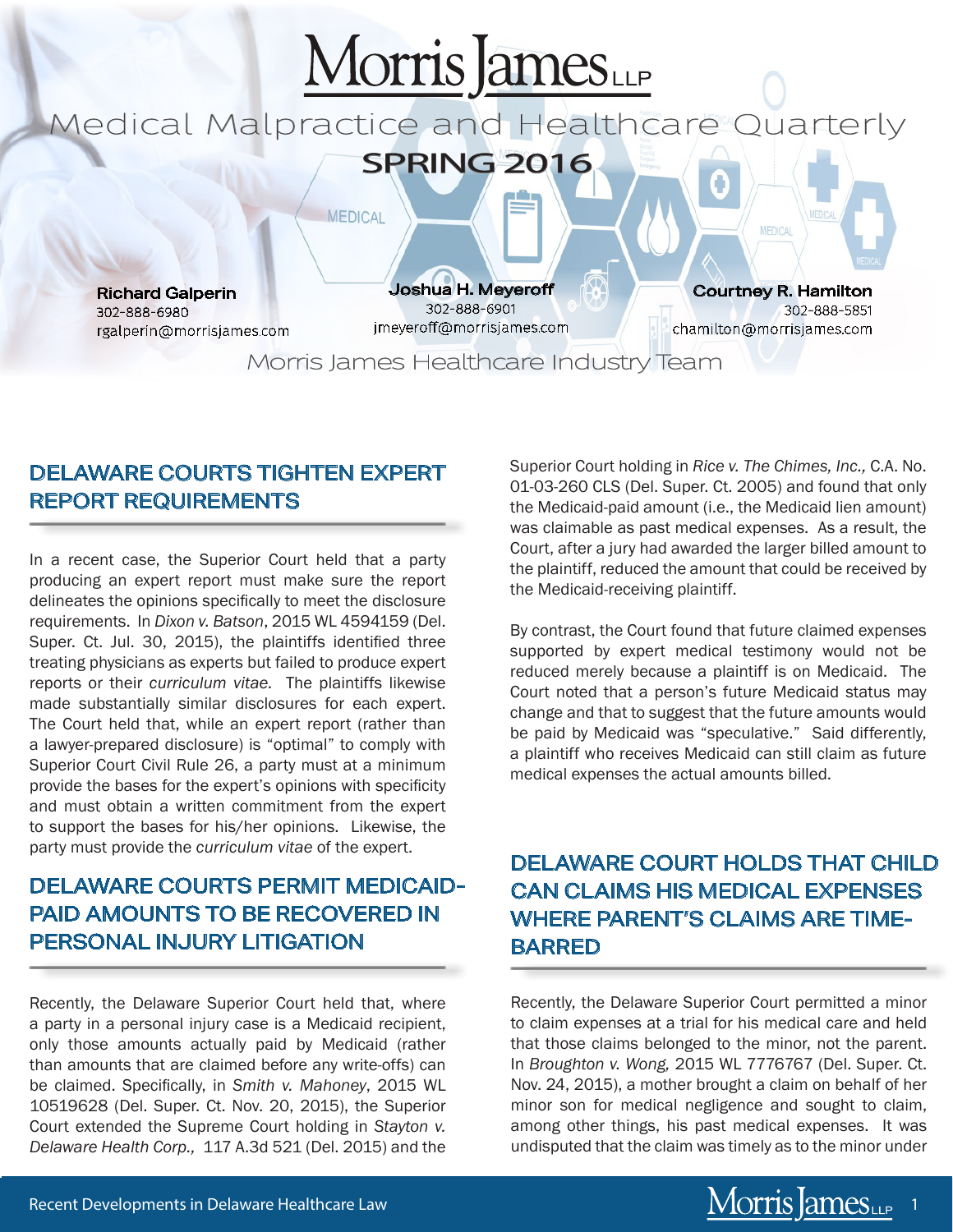the applicable 6-year statute of limitations and that any claim by the mother was untimely under the applicable 2-year statute of limitations. The Court therefore needed to address whether the claim for the minor's medical expenses belonged to the parent (and would, therefore, be time-barred) or belonged to the minor child (and would not, therefore, be time-barred).

The Court noted that the Delaware General Assembly specifically enlarged the statute of limitations applicable to a minor's personal injury claim so that a child would not be penalized by any delay by the parent in filing a claim. Moreover, to bar a minor from recovering his past medical expenses would present a defendant a potential windfall. Therefore, the Court held that, even if where a parent's claim may be time-barred, the guardian of the child can claim his medical expenses if the minor's claim is not timebarred.

#### IME DOCTORS PROTECTED FROM CLAIMS OF FRAUD

The Delaware Superior Court recently rejected claims by plaintiffs against a physician who performed medical examinations in the context of their underlying personal injury claims and held that the physician enjoyed absolute immunity. In *Adams v. Gelman*, 2016 WL 373738 (Del. Super. Ct. Jan. 28, 2016), three individuals who had claimed three separate claims for personal injuries were examined by a physician or had their records reviewed at the request of the respective defendants. After the three separate plaintiffs lost their claims, they each filed suit against the physician who had performed their independent medical examinations (IMEs) and alleged that they were victimized by his unethical and fraudulent behavior.

The Court held, however, that the physician was entitled to absolute immunity because his work (whether it was reviewing records, performing an examination, or testifying) was done in the context of a formal proceeding. The Court further held that there was no fiduciary duty owed to the plaintiffs by a physician performing an IME, that there was no basis to claim fraud, that any claims for battery could not be pursued, and that there was no basis to proceed with a claim for civil conspiracy. In sum, the Court held that a plaintiff who is unhappy as to the results of an IME cannot file a claim against the physician who performs an IME or otherwise assists a defendant during the context of litigation.

# DELAWARE ACTS TO PROTECT PARAMEDICS FROM CIVIL LIABILITY FOR FAILURE TO OBTAIN CONSENT IN **EMERGENCIES**

The Delaware Legislature recently passed, and Governor Markell signed, a law to protect paramedics from civil liability when they act in good faith to treat a patient who cannot give consent in an emergency. As of September 30, 2015, Delaware law protects a paramedic from a claim of acting without patient consent where the paramedic is unable to obtain consent from a patient or someone legally able to give consent on the patient's behalf. However, the paramedic must act in good faith, be unaware of facts that the patient would have withheld consent, and treat the patient without any willful, wanton or grossly negligent conduct. The new statute can be found at 16 *Del*. *C*. § 9813(b)(2).

# DELAWARE ENACTS STATUTORY SCHEME FOR CERTIFIED PROFESSIONAL MIDWIVES

As of June 9, 2015, Delaware passed a law to explain how Certified Professional Midwives (CPM) and licensed Certified Midwives (CM) can become licensed under Delaware law. A CPM is a practitioner certified by the North American Registry of Midwives (NARM) or its equivalent or successor, and a CM is a practitioner certified by the American Midwifery Certification Board or its equivalent or successor. Both CPMs and CMs are distinct from Certified Nurse Midwives, who have a separate licensing scheme. The new law also creates the Midwifery Advisory Council, which will create rules and regulations for CPMs and CMs and will assist with imposing discipline on them. It also establishes the requirements for a CPM or CM to do a home birth delivery and to treat minors. The new laws and amendments can be found at 24 *Del*. *C*. § 1799FF-NN and 16 *Del. C*. § 3121(e).

## NEW MAMMOGRAPHY REQUIREMENTS WHERE PATIENTS ARE FOUND TO HAVE DENSE BREAST TISSUE

Starting on January 1, 2016, a mammography service provider must give specific notice to a patient if a mammogram reveals dense breast tissue. The

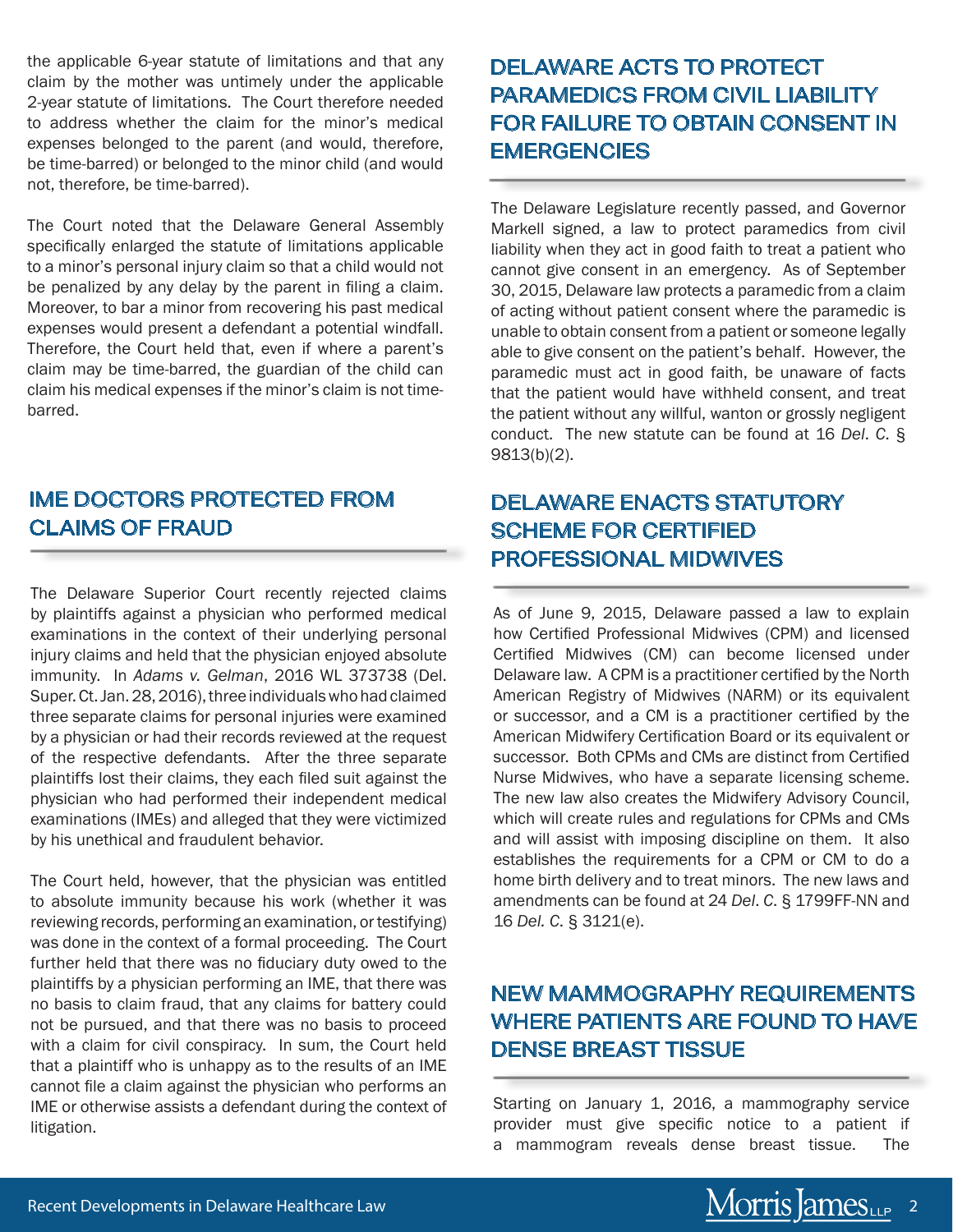requirements, codified at 16 *Del. C*. § 3201A, require a specific notice to be given to a patient advising the patient of her breast density and its impact on the radiologist's ability to detect cancer. The law further makes clear that the new requirement does not create a cause of action or establish a new standard of care, nor can evidence of a radiologist's failure to give the notice be used in a civil, judicial or administrative proceeding.

# ADVANCED PRACTICE NURSES (APNS) ARE NOW ADVANCED PRACTICE REGISTERED NURSES (APRNS)

Delaware recently eliminated Advanced Practice Nurses (APNs) and introduced Advanced Practice Registered Nurse (APRNs). Under the new laws, APRNs now include the registered nurse scope of practice, including performing acts of advanced assessment, diagnosing, prescribing and ordering. The law further updates renewal and reinstatement requirements for advanced practice nursing licensure, clarifies prescription requirements (including the scope of medications APRNs can prescribe), and discusses the requirements for collaborative agreements. The new laws can be found at 24 *Del. C.* §§ 1902, 1906, 1918, 1920, 1927, 1932 and 1933 and went into effect on September 1, 2015.

#### NEWBORN SCREENING PROGRAM BECOMES LAW

To better care for newborns, Delaware codified the "Newborn Screening Program" to screen infants for certain metabolic, hematologic, endocrinologic, immunologic and certain structural disorders. The law, codified at 16 *Del. C.* §§ 801C-806C, requires infants to be screened within 72 hours of birth to detect potential problems that may have long term effects on health, cognitive development and survival of Delaware children. The hope is that, with early detection, these issues can be managed and treated so that the children can have normal growth and development.

#### RECENT DELAWARE MEDICAL MALPRACTICE JURY VERDICTS<sup>1</sup>

John J. and Terry Lofland v. Surgeon and his practice,<br>
Superior Court of the State of Delaware in and for Kent<br>
Superior Court of the State of Delaware in and for Kent<br>
State of Delaware in and for New Castle County, C.A. Superior Court of the State of Delaware in and for Kent County, C.A. No. K12C-09-044 WLW: The jury returned a hung verdict. Trial has been rescheduled to August 2017. The plaintiff was represented by William Fletcher, Esq. of Schmittinger & Rodriguez, P.A. The defendants were represented by Colleen Shields, Esq. of Eckert Seamans

Cherin and Mellott LLC and Scott Whonsetler, Esq. of Whonsetler & Johnson PLLC *(pro hac vice)*.

Jean F. Honey v. Surgeon and Hospital, Superior Court of the State of Delaware in and for Kent County, C.A. No. K13C-05-018 RBY: The jury returned a verdict in favor of the defendants. The plaintiff was represented by William Fletcher, Esq. of Schmittinger & Rodriguez, P.A. The surgeon defendant was represented by Bradley J. Goewert, Esq. and Lorenza Wolhar, Esq. of Marshall Dennehey Warner Coleman and Goggin, P.C. The hospital defendant was represented by James Drnec, Esq. of Balick and Balick LLC.

Robert Rochester; Christopher Rochester; Mary Rochester, Individually and as Executor of the Estate of Robert R. Rochester, Jr. v. Internist, Superior Court of the State of Delaware in and for New Castle County, C.A. No. N13C-07-031 JAP: The jury returned a verdict in favor of the defendant. The plaintiff was represented by Bart Dalton, Esq. and Andrew Dalton, Esq. of Dalton and Associates, P.A. The defendants were represented by John D. Balaguer, Esq. and Lindsey Anderson, Esq. of White and Williams LLC.

Wade Bryan v. Urologist and his practice, Superior Court of the State of Delaware in and for New Castle County, C.A. No. N14C-03-071 EMD: The jury returned a verdict in favor of the defendants. The plaintiff was represented by Philip Edwards, Esq. and Lauren Cirrinicione, Esq. of Murphy and Landon. The defendants were represented by Richard Galperin, Esq. and Courtney Hamilton, Esq. of Morris James LLP.

Frederick Hessling, Individually and as surviving spouse of Flora Faith Hessling v. Hospitalist, Superior Court of the State of Delaware in and for New Castle County, C.A. No. N14C-04-073 CEB: The jury returned a verdict in favor of the defendant. The plaintiffs were represented by Ben Castle, Esq. of Hudson and Castle LLC. The defendants were represented by John D. Balaguer, Esq. and Lindsey Anderson, Esq. of White and Williams LLC.

Iris and Percy Jones v. Hospital, Superior Court of the State of Delaware in and for New Castle County, C.A. No. N13C-09-175 VLM: The jury returned a verdict in favor of the defendant. The plaintiffs were represented by Jason Warren, Esq. of McCann and Wall, LLC. The defendants were represented by Stephen Milewski, Esq. of White and Williams LLC.

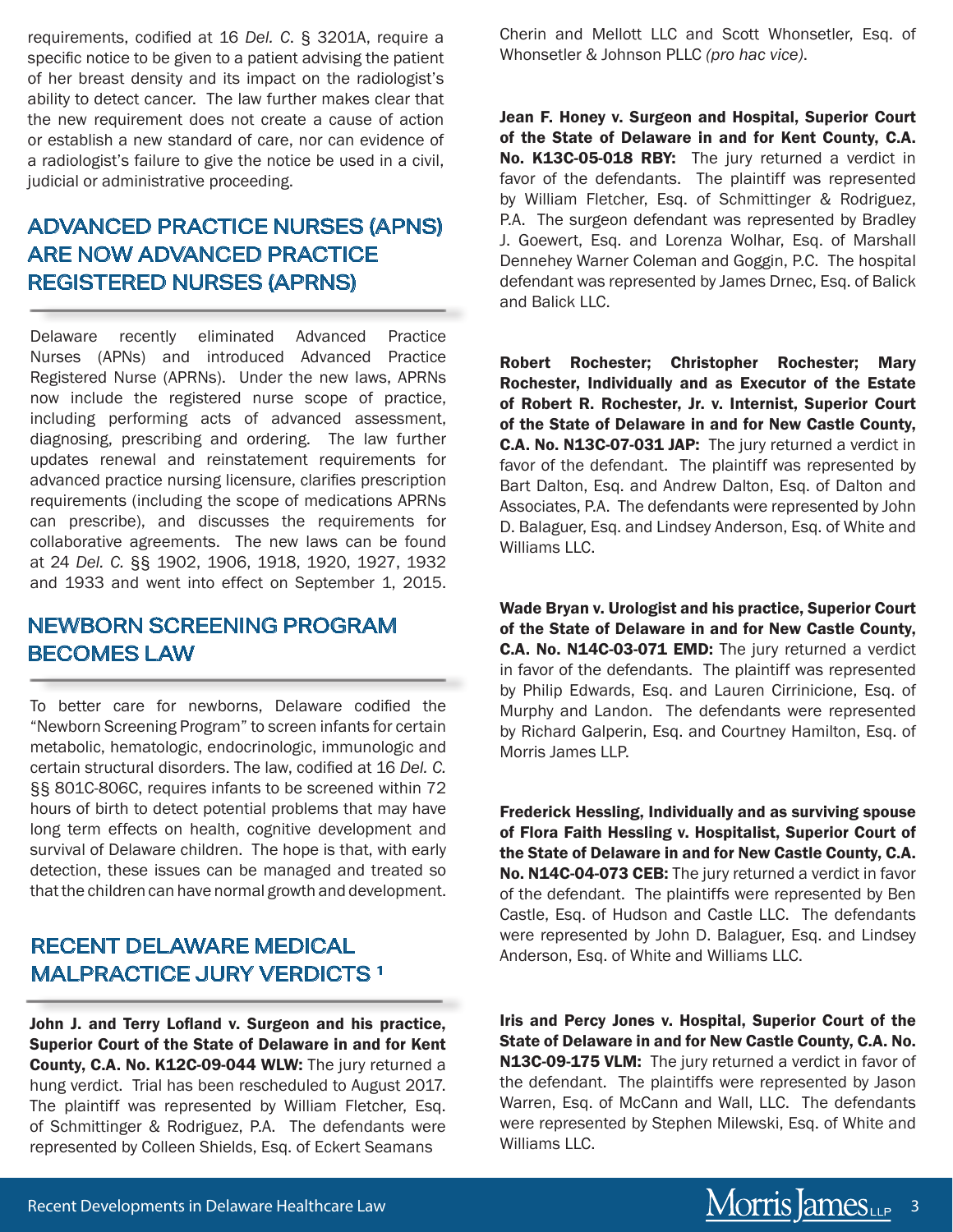#### RECENT DELAWARE MEDICAL MALPRACTICE CASE FILINGS<sup>2</sup>

Carolina I. Williams v. Gynecologists and Hospital, Superior Court of the State of Delaware in and for New Castle County, C.A. No. N15C-11-168 FWW (filed on 11/19/2015): The plaintiff alleges that Defendants punctured plaintiff's colon in two places during removal of her uterus. The plaintiff further alleges that the punctures caused plaintiff much harm and pain. The case was filed by Bartholomew Dalton of Dalton & Associates, P.A.

Ronnie J. Reed v. Hospital, Superior Court of the State of Delaware in and for New Castle County, C.A. No. N15C-11-186 CLS (filed on 11/20/2015): The plaintiff alleges that the defendant failed to take care of plaintiff so that he developed pressure sores. The case was filed by Gary Nitsche of Weik Nitsche & Dougherty.

Susan Orlando v. Podiatrist, Superior Court of the State of Delaware in and for New Castle County, C.A. No. N15C-11-239 VLM (filed on 11/30/15): The plaintiff alleges that the defendant failed to properly treat her left ankle. The case was filed by Bernard Van Ogtrop of Seitz, Van Ogtrop & Green, P.A.

Frank A. Marini; Regina P. Marini v. Vascular Surgeons, their practice, and Hospital, Superior Court of the State of Delaware in and for New Castle County, C.A. No. N15C-12-058 (filed on 12/7/2015): The plaintiffs allege that a defendant surgeon botched a procedure on plaintiff's leg and then failed to timely diagnose a leak in his femoral artery. The plaintiffs further allege that the plaintiff's compartment syndrome was then not timely diagnosed, so that his leg had to be amputated above the knee. The case was filed by Bartholomew Dalton of Dalton & Associates, P.A.

Clarence Johnson v. Hospital, Oncologist, Surgeon, Nurses, and Product Manufacturer, Superior Court of the State of Delaware in and for New Castle County, C.A. No. N15C-12-122 FWW (filed on 12/14/2015): The plaintiff alleges that the defendants allowed a chemotherapy drug to leak from its port into plaintiff's chest. The case was filed by Samuel Pratcher, III of Weik Nitsche & Dougherty.

Kathleen L. Phelps, individually and as administratrix of the estate of Anthony O. Phelps; Mark S. Phelps; Matthew A. Phelps; Meghan Phelps Buehler v. Cardiologist, his practice and Hospital., Superior Court of the State of Delaware in and for New Castle County, C.A. No N15C-12-136 FSS (filed on 12/15/2015): The plaintiffs allege that defendants discharged decedent from the hospital without informing him about his care and without recommending immediate cardiac surgery. The plaintiffs further allege that the decedent died because of defendants' actions and inactions. The case was filed by Kenneth Roseman of Kenneth Roseman, P.A.

Paige E. Cartlidge; Ronald T. Holiskey II; Ronald T. Holiskey III, a minor v. Obstetrician, Superior Court of the State of Delaware in and for New Castle County, C.A. No. N15C-12- 162 ALR (filed on 12/17/2015): The plaintiffs allege that the defendant failed to deliver plaintiffs' baby safely. The plaintiffs further allege that their son's shoulder was injured in the delivery. The case was filed by Bartholomew Dalton of Dalton & Associates, P.A.

Sharon Felder, individually and as personal representative of the estate of Darryl Felder v. Family practitioner, his practice and Hospital, Superior Court of the State of Delaware in and for New Castle County, C.A. No. N15C-12- 204 CEB (filed on 12/22/2015): The plaintiff alleges that the defendants failed to inform the decedent that he may have had a serious heart condition after he reported to the emergency room with breathing and other problems. The plaintiff further alleges that the decedent had a heart attack and died of complications before his scheduled stress test. The case was filed by Gilbert Shelsby, Jr. of Shelsby & Leoni, P.A.

Tanisha Showell; Cordae Showell, as next friends and guardians ad litem for Talayah J. Showell, a minor v. Emergency Medicine clinicians and their group, Radiologist and his group, and Hospital, Superior Court of the State of Delaware in and for New Castle County, C.A. No. N15C-12-223 DCS (filed on 12/28/2015): The plaintiffs allege that Defendants failed to timely diagnose plaintiff's osteomyelitis during an emergency room visit. The plaintiffs further allege that the plaintiff will have permanent injuries due to the delay in diagnosis. The case was filed by Bartholomew Dalton of Dalton & Associates, P.A.

Andrew Camponelli v. Dermatologists and their practices, Superior Court of the State of Delaware in and for New Castle County, C.A. No. N15C-12-247 JAP (filed on 12/30/2015): The plaintiffs allege that Defendants failed to timely diagnose and treat plaintiff's melanoma skin cancer. The case was filed by Richard Zappa of Young Conaway Stargatt & Taylor, LLP.

Michael Seney v. Podiatry practice, Hospital, and longterm care facilities, Superior Court of the State of Delaware in and for New Castle County, C.A. No. N16C-01-220 FWW (filed on 1/26/2016): The plaintiff alleges that the defendants failed to provide plaintiff with follow-up medical care after his foot surgery, so that plaintiff's foot became infected and necrotic, requiring amputation. The case was filed by Gilbert Shelsby, Jr. of Shelsby & Leoni, P.A.